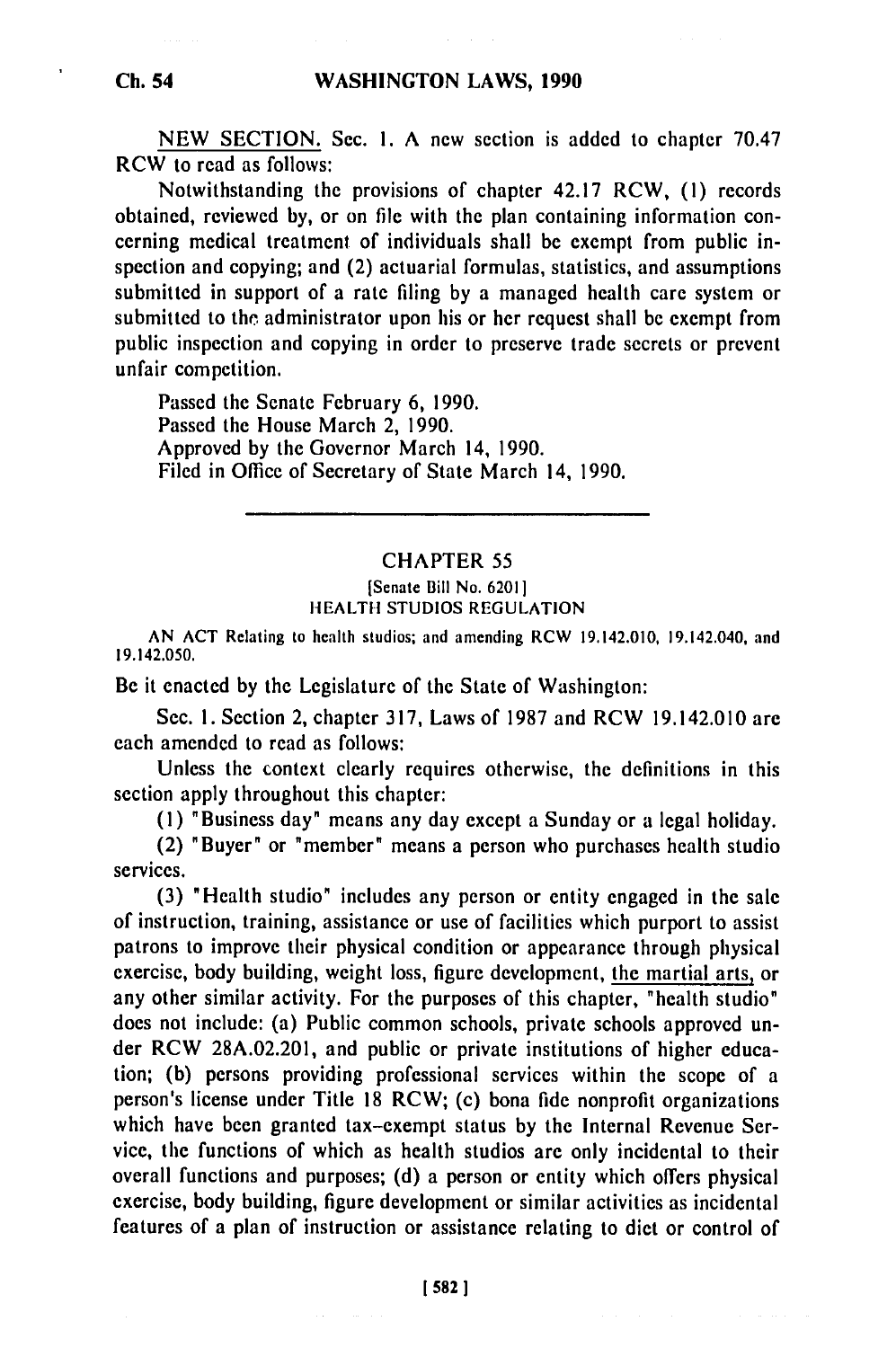eating habits; **(c)** bona fide nonprofit corporations organized under chapter 24.03 RCW which have members and whose members have meaningful voting rights to elect and remove a board of directors which is responsible for the operation of the health club and corporation; and (f) a preexisting facility primarily offering aerobic classes, where the initiation fee is less than fifty dollars and no memberships are sold which exceed one year in duration. For purposes of this subsection, "preexisting facility" means an existing building used for health studio services covered by the fees collected.

(4) "Health studio services" means instruction, services, privileges, or rights offered for sale by a health studio. "Health studio services" do not include: (a) Instruction or assistance relating to diet or control of eating habits not involving substantial on-site physical exercise, body building, figure development, or any other similar activity; or (b) recreational or social programs which either involve no physical exercise or exercise only incidental to the program.

(5) "Initiation or membership fee" means a fee paid either in a lump sum or in installments within twelve months of execution of the health studio services contract on a one-time basis when a person first joins a health studio for the privilege of belonging to the health studio.

(6) "Special offer or discount" means any offer of health studio services at a reduced price or without charge to a prospective member.

(7) "Use fees or dues" means fees paid on a regular periodic basis for use of a health studio. This does not preclude prepayment of use fees at the buyer's option.

Sec. 2. Section 5, chapter 317, Laws of 1987 and RCW 19.142.040 are each amended to read as follows:

A contract for health studio services shall include all of the following:

**(1)** The name and address of the health studio facilities operator;

(2) The date the buyer signed the contract;

(3) A description of the health studio services and general equipment to be provided, or acknowledgement in a conspicuous form that the buyer has received a written description of the health studio services and equipment to be provided. If any of the health studio services or equipment are to be delivered at a planned facility, at a facility under construction, or through substantial improvements to an existing facility, the description shall include a date for completion of the facility, construction, or improvement. Health studio services must begin within twelve months from the date the contract is signed unless the completion of the facility, construction, or improvement is delayed due to war, or fire, flood, or other natural disaster;

(4) A statement of the duration of the contract. No contract for health studio services may require payments or financing by the buyer over a period in excess of thirty-six months from the date of the contract, nor may any contract term be measured by or be for the life of the buyer;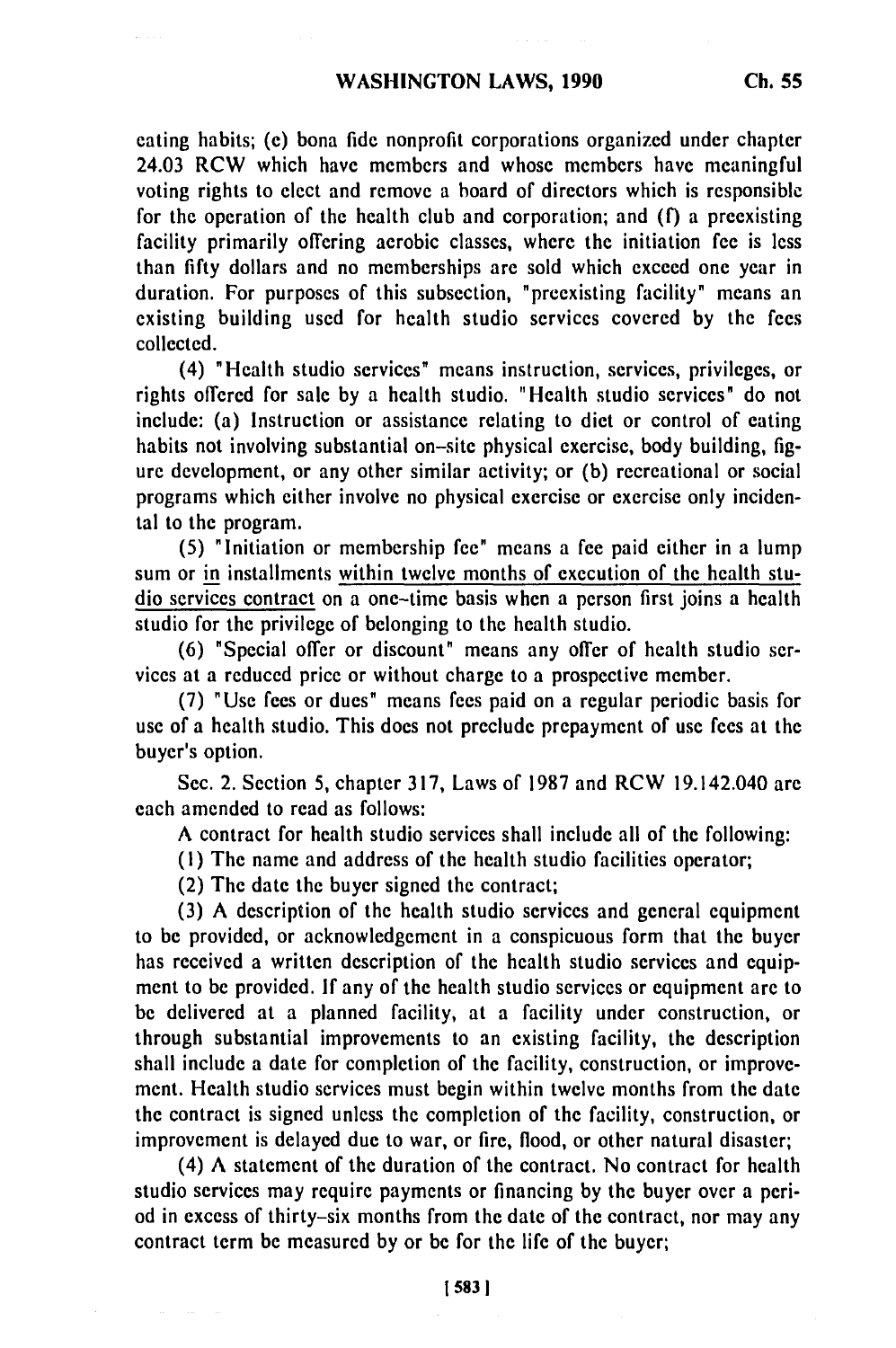**(5)** The use fees or dues to be paid **by** the buyer and if such fees are subject to periodic adjustment. Use fees or dues may not be raised more than once in any calendar year;

**(6) A** complete statement of the rules of the health studio or an acknowledgement in a conspicuous form that the buyer has received a copy of the rules;

**(7)** Clauses which notify the buyer of the right to cancel:

(a) **If** the buyer dies or becomes totally disabled. The contract may require that the disability be confirmed **by** an examination of a physician agreeable to the buyer and the health studio;

**(b)** (i) Subject to (b)(ii) of this subsection, if the buyer moves his or her permanent residence to a location more than twenty-five miles from the health studio or an affiliated health studio offering the same or similar services and facilities at no additional expense to the buyer and the buyer cancels after one year from signing the contract if the contract extends for more than one year. The health studio may require reasonable evidence of relocation;

(ii) **If** at the time of signing the contract requiring payment of an initiation or membership fee the buyer lived more than twenty-five miles from the health studio, the buyer may cancel under (7)(b)(i) of this section only if the buyer moves an additional five miles or more from the health studio.

(c) If a contract extends for more than one year ((or requires payment **of an initiation or membership fee, in which case)), the buyer may cancel** the contract for any reason upon thirty days' written notice to the health studio;

**(d) If** the health studio facilities are permanently closed and comparable facilities owned and operated **by** the seller are not made available within a ten-mile radius of the closed facility;

(e) **If** a facility, construction, or improvement is not completed **by** the date represented **by** the contract;

**(f) If** the contract for health studio services was sold prior to the opening of the facility, the buyer may cancel within the first five business days the facility opens for use of the buyer and the health studio begins to provide the agreed upon health studio services;

**(8)** Clauses explaining the buyer's right to a refund and relief from future payment obligations after cancellation of the contract;

**(9) A** provision under a conspicuous caption in capital letters and boldface type stating substantially the following:

# "BUYER'S RIGHT TO **CANCEL**

**If** you wish to cancel this contract without penalty, you may cancel it **by** delivering or mailing a written notice to the health studio. The notice must say that you do not wish to be bound **by** the contract and must **be** delivered or mailed before midnight of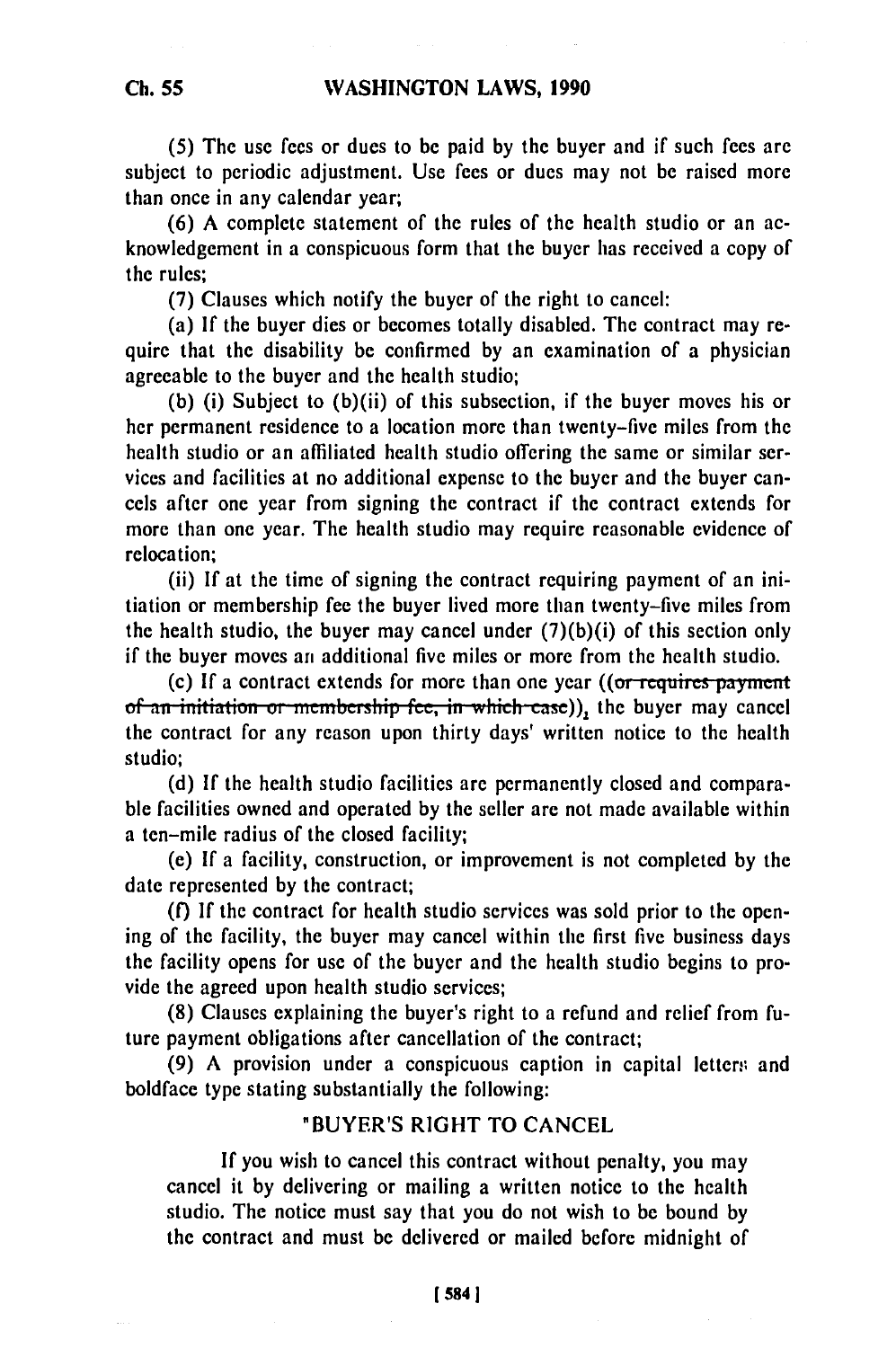the third business day after you sign this contract. The notice must be mailed to ............ (insert name and mailing address of health studio). If you cancel within the three days, the health studio will return to you within thirty days all amounts you have paid."

Sec. 3. Section 6, chapter 317, Laws of 1987 and RCW 19.142.050 are each amended to read as follows:

After receipt of a written notice of cancellation, the health studio shall provide a refund to the buyer within thirty days. The health studio may require the buyer to return any membership card or other materials which evidence membership in the health studio. The buyer is entitled to a refund and relief from future obligations for payments of initiation or membership fees and use fees or dues as follows:

(1) The buyer is entitled to a refund of the unused portion of any prepaid use fees or dues and relief from future obligations to pay use fees or dues concerning use after the date of cancellation.

(2) (a) Subject to (b) of this subsection, if a contract includes a onetime only initiation or membership fee and the buyer cancels pursuant to RCW 19.142.040(7)(a), the buyer is entitled to a pro rata refund of the fee less a predetermined amount not to exceed one-half of the initial initiation or membership fee if the contract clearly states what percentage of the fee is nonrefundable or refundable.

(b) **If** a contract includes a one-time only initiation or membership fee and the buyer cancels pursuant to RCW 19.142.040(7)(a) three years or more after the signing of the contract requiring payment of such fee, such fee is nonrefundable.

**(3)** If a contract includes ((a one-time only)) an initiation or membership fee and the buyer cancels pursuant to RCW 19.142.040(7) (b) or (c), the buyer is entitled to a pro rata refund of the **fee** less a predetermined amount not to exceed one-half of the initial initiation or membership fee unless ((the contract clearly states that the initiation or membership fee is **nonrefundable, and the clause is separately signed by the buyer)) the fol**lowing clause is contained in the contract and signed separately **by** the buyer. The clause shall be placed under a conspicuous caption in capital letters and bold face type stating the following:

# NONREFUNDABLE AMOUNT

I UNDERSTAND THAT I HAVE PAID OR AM OBLIGATED TO PAY **..........** AS AN INITIATION OR MEMBERSHIP FEE, AND THAT UNDER NO CIRCUMSTANCES IS ANY PORTION OF THIS AMOUNT REFUNDABLE.

(Buyer's Signature)